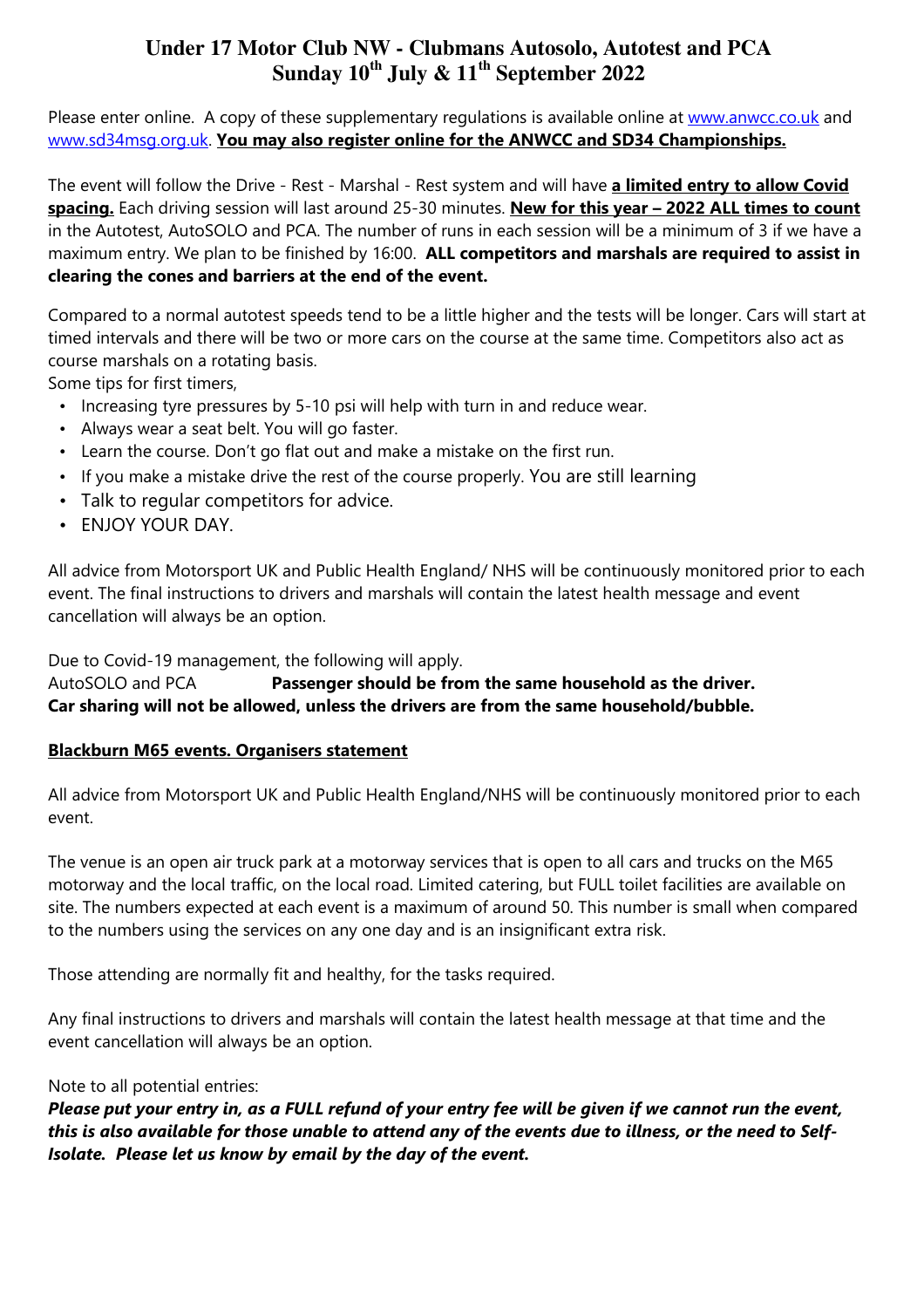# CLUBMANS, AUTOTEST, PRODUCTION CAR AUTOTEST and AutoSOLO SUPPLEMENTARY REGULATIONS.

A copy of these supplementary regulations is available online at www.anwcc.co.uk and www.sd34msg.org.uk. You may also register online for the ANWCC and SD34 Championships.

Please follow this link to your online entry; Fill in all fields.

| https://autotest.sapphire-solutions.co.uk/register.php?sitename=U17MCNW                               |      |                                  |                                      |                                        |  |                                                               |                   |        |              |
|-------------------------------------------------------------------------------------------------------|------|----------------------------------|--------------------------------------|----------------------------------------|--|---------------------------------------------------------------|-------------------|--------|--------------|
| autotest.sapphire-solutions.co.uk/register.php?sitename=U17MCNW                                       |      |                                  |                                      |                                        |  |                                                               |                   |        | $\mathbb{R}$ |
| nformation <del>▼</del><br>Entry Management -                                                         |      | Event Setup $\blacktriangledown$ |                                      | Event Management $\blacktriangleright$ |  | <b>Export Results</b><br><b>Live Results</b>                  | Logout            |        |              |
| <b>Entry Registration</b><br>Held under the General Regulations of Motosport UK (incorporating        |      |                                  |                                      |                                        |  |                                                               |                   |        |              |
| the provisions of the International Sporting Code of the FIA) and<br>these Supplementary Regulations. |      |                                  |                                      |                                        |  | Pre-Event Declaration Form                                    |                   |        |              |
| Event:<br><b>Details</b>                                                                              |      |                                  | 2022-02-12 U17MC NW PCA & AS 121 v * |                                        |  | Event Type:                                                   | Select Event Type |        | $\vee$ $\pm$ |
|                                                                                                       |      |                                  |                                      |                                        |  |                                                               |                   |        |              |
| Driver's Name:                                                                                        |      |                                  |                                      |                                        |  | <b>Competition Licence Number:</b>                            |                   |        |              |
| Gender:                                                                                               | Male |                                  | Female                               |                                        |  | Age Group:                                                    | Adult             | lunior |              |
| Motor Club:                                                                                           |      |                                  |                                      |                                        |  | Championship: (Multi Select or                                | ANWCC             |        |              |
| Membership No:                                                                                        |      |                                  |                                      |                                        |  | Clear Selection by holding down<br>the CTRL key and Clicking) | SD 34 MSG         |        |              |
| Email Address:                                                                                        |      |                                  |                                      |                                        |  | <b>Contact Number:</b>                                        |                   |        |              |
| Postal Address:                                                                                       |      |                                  |                                      |                                        |  | Postcode:                                                     |                   |        |              |
| Next of Kin's Name:                                                                                   |      |                                  |                                      |                                        |  | Next of Kin's Contact Number:                                 |                   |        |              |
|                                                                                                       |      |                                  |                                      |                                        |  |                                                               |                   |        |              |
| Navigator/Passenger or<br>Parent/Guardian:                                                            |      |                                  |                                      |                                        |  | <b>Competition Licence Number:</b>                            |                   |        |              |
| Gender:                                                                                               | Male |                                  | Female                               |                                        |  | Age Group:                                                    | Adult             | lunior |              |
| Motor Club:                                                                                           |      |                                  |                                      |                                        |  | Championship: (Multi Select or                                | ANWCC             |        |              |
| Membership No:                                                                                        |      |                                  |                                      |                                        |  | Clear Selection by holding down<br>the CTRL key and Clicking) | SD 34 MSG         |        |              |
| Email Address:                                                                                        |      |                                  |                                      |                                        |  | Contact Number:                                               |                   |        |              |
| Postal Address:                                                                                       |      |                                  |                                      |                                        |  | Postcode:                                                     |                   |        |              |
| Next of Kin's Name:                                                                                   |      |                                  |                                      |                                        |  | Next of Kin's Contact Number:                                 |                   |        |              |

Select the correct event Date, Type and fill in all fields, if you cannot submit you have missed a field! Your entries will be provisional. Once the BACS payment has been received, it is a fully completed entry. Under 17 Motor Club Northwest Sort code; 77-76-05 Account; 44644968 The entry fee is £35 per competitor. Class D £100 No entries or payment will be accepted on the day.

Marshals Please follow this link to your online registration. Numbers will be limited due to Covid. https://autotest.sapphire-solutions.co.uk/marshalreg.php?sitename=U17MCNW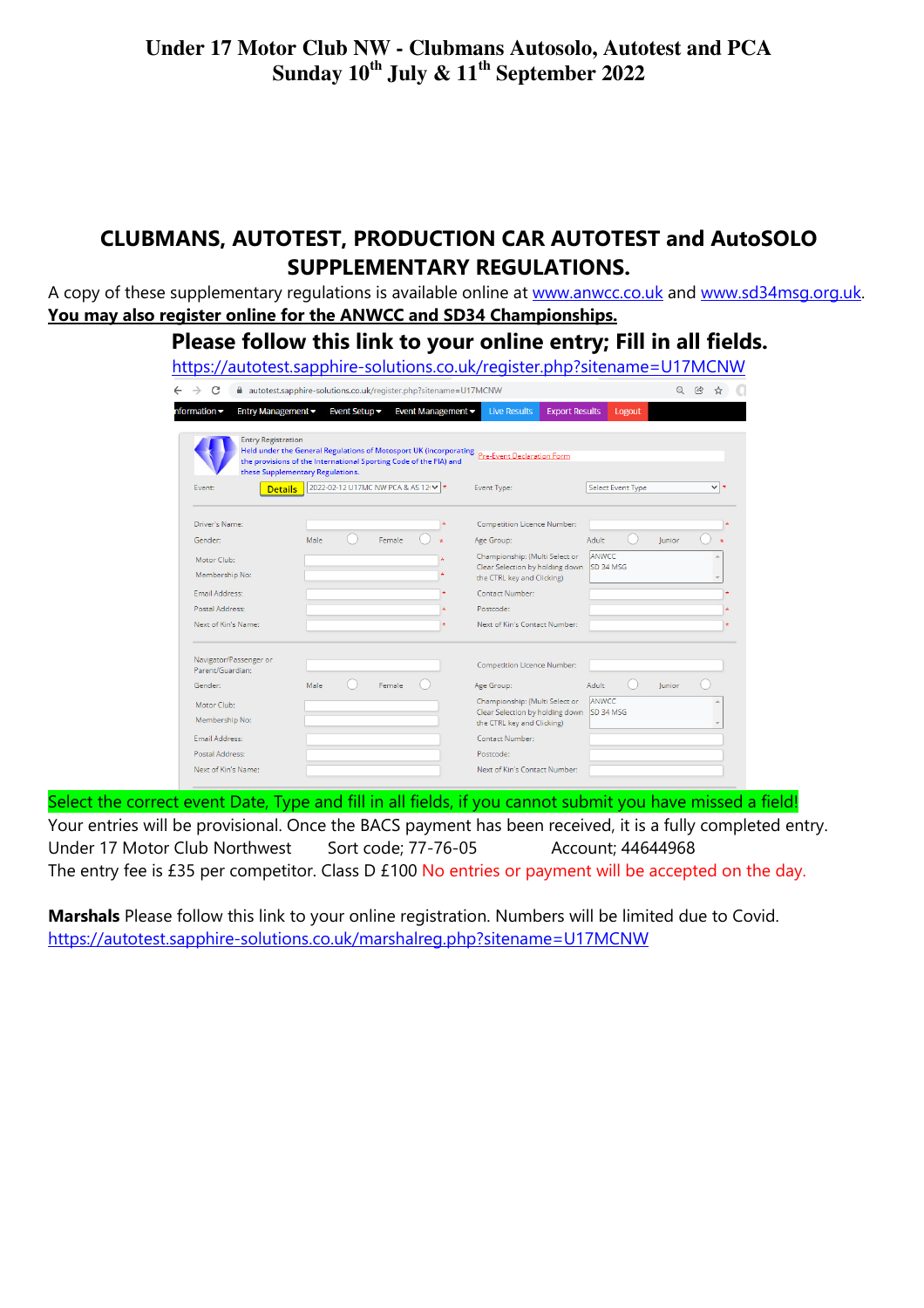| Event:<br><b>Details</b>                                     | PCA & AS (11th September) |        | $\vee$ + | Select an event and click the "Details" button to show each event's information. |  |
|--------------------------------------------------------------|---------------------------|--------|----------|----------------------------------------------------------------------------------|--|
| Marshal's Name:                                              |                           |        |          | Marshal Registration Number:                                                     |  |
| Age Group:<br>Email Address:<br>Postal Address and Postcode: | Adult                     | Junior |          | Contact Number:                                                                  |  |
| Next of Kin's Name:                                          |                           |        |          | Next of Kin's Contact Number:                                                    |  |
| Role:                                                        | Select Role               |        | $v +$    |                                                                                  |  |

Competitors - ALL DRIVERS:

- Bring your own yellow/orange HiViz tabard and hand cleaning gel/wipes as needed.
- Any driver involved in an incident must indicate that they are OK by signalling with a "thumbs up" at the front windscreen at the earliest opportunity to the approaching marshal.
- If competitors can safely exit the vehicle, they should do so, then stand in a suitable location and respect social distancing.
- Social distancing to be respected at the venue and whilst walking sections/ tests.
- Also note that you agree to this;-I am not currently experiencing any symptoms of COVID-19 and have not been in contact with anyone showing symptoms within the last 14 days, except as a healthcare professional. If after submitting this form I do come into contact (except as a healthcare professional) with someone with COVID-19 or if I start to exhibit any of the signs indicating that I may be infected I will immediately withdraw from the Event, notify Motorsport UK and ensure that my close contacts also do not attend. Should I become ill at or start to exhibit COVID-19 symptoms at the Event I shall withdraw safely and notify the Secretary of the Meeting by telephone / SMS accordingly including identification of those others who I have come into contact with at the Event.

1. ORGANISATION The Under 17 Motor Club (NW) will organise a Clubman's Autotest, Production Car Autotest, and Autosolo, on Sunday 10<sup>th</sup> July and 11<sup>th</sup> September 2022 at M65 Motorway Services, Junction 4, Blackburn.

Food will be available on site. Toilets and hand washing will be available inside the services.

### 2. THE EVENT

The meeting will be held under the Motorsport UK General Regulations (incorporating the provisions of the International Sporting Code of the FIA), these Supplementary Regulations and any written instructions the promoting club may issue for the event.

3. Motorsport UK Clubmans Permit Nos.  $10^{th}$  July – 126688, 126687 and 126686 11<sup>th</sup> September – 126693, 126692 and 126691 *These will be on display on the day*.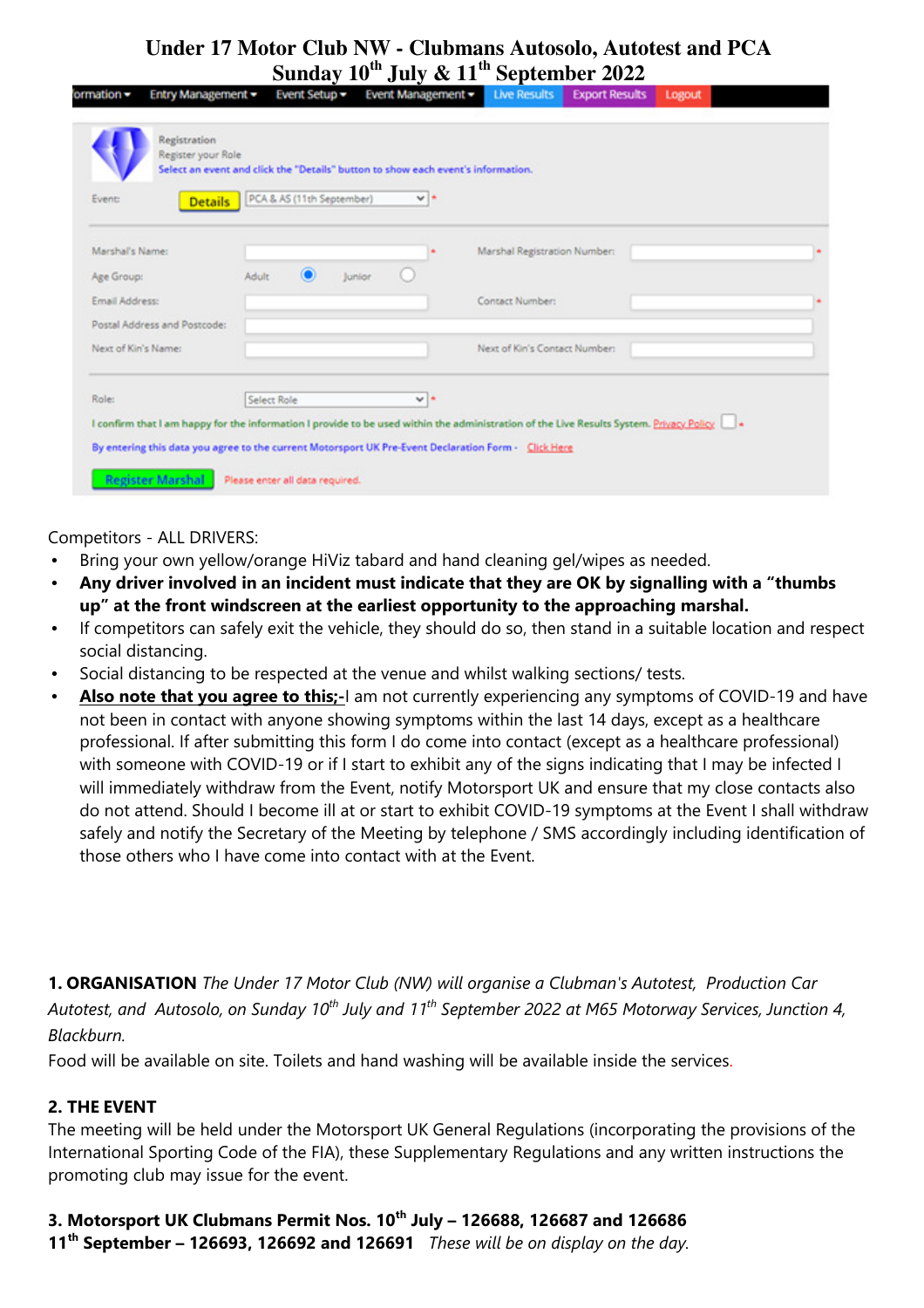#### 4. ELIGIBILITY

All drivers and must produce a valid club membership card. All passengers must be signed on and meet the licensing requirements below.

The AutoSOLO, Autotest and PCA events are open to;

- All fully elected members of the promoting club,
- registered ANWCC Championship contenders
- Boundless by CSMA Club,
- Accrington MSC,
- Bolton Le Moors CC.
- BTRDA Members,
- F1000 Rally Club,
- Knutsford DMC,

Entry is also open to members of other Motorsport UK registered clubs up to an additional 9 clubs. Priority will be given in order of receipt of fully paid entries. Anyone who is not a member of one of the above clubs may apply for membership of Accrington Motor Sport Club or Under 17 Motor Club, giving membership until 31 December 2022. All competitors (and passengers) must produce a valid Club membership card and RS Clubman Competition licence (as a minimum). This licence is free of charge and can be obtained from Motorsport UK. You may also register for the **ANWCC** and SD34 Championships.

#### Autotest

Entries may be accepted from Drivers who are aged 16 years and over who do not have a valid, full RTA Licence, but they may only drive a 'touring car' up to 1400cc (forced induction is not permitted.) Please note that the autotest is NOT all forwards and contains two or more reversing manoeuvres.

AutoSOLO - Entries may be accepted from Drivers who are aged 17 years and over who hold a full RTA Licence. Due to Covid-19, the passenger should be from the same household as the driver,

PCA - Entries may be accepted from drivers of the age of 14 or over (at the date of the event) without a RTA Licence, but they may only drive a touring car up to 2000cc (forced induction) (M17. & M22.) AND the passenger must hold a full RTA licence, must have signed on and be a person experienced in Autotesting the passenger should be from the same household as the driver. The AutoSOLO and Production Car Autotest are all forwards and contain no reversing manoeuvres.

- For Saloon cars and cabriolet/Sports Cars competing with the hardtop fitted if the driver holds a valid, nonprovisional RTA Licence the passenger must be 12 years or over, be at least 135cms in height and must have signed on.
- For Cabriolet/Sports Cars competing with or without the hood erected or a hardtop fitted if the driver holds a valid, non-provisional RTA Licence the passenger must be 16 or over, be at least 135cms in height and must have signed on (M16 & M21).
- All PCA drivers are required to carry a passenger in all timed tests.
- Passengers must occupy the seat alongside the driver and wear a properly fastened and approved seat belt at all times during the test. No other passenger is allowed.
- The number of vehicle occupants must not change during the day.
- All drivers and passengers will marshal during the day.

# 5. CHAMPIONSHIPS

Each event is a round of the following 2022 championships:

- ANWCC AutoSOLO, Autotest or the PCA Championship.
- ANWCC All-rounder's Championship
- SD34 Non race/rally Championship
- SD34 Inter-club League.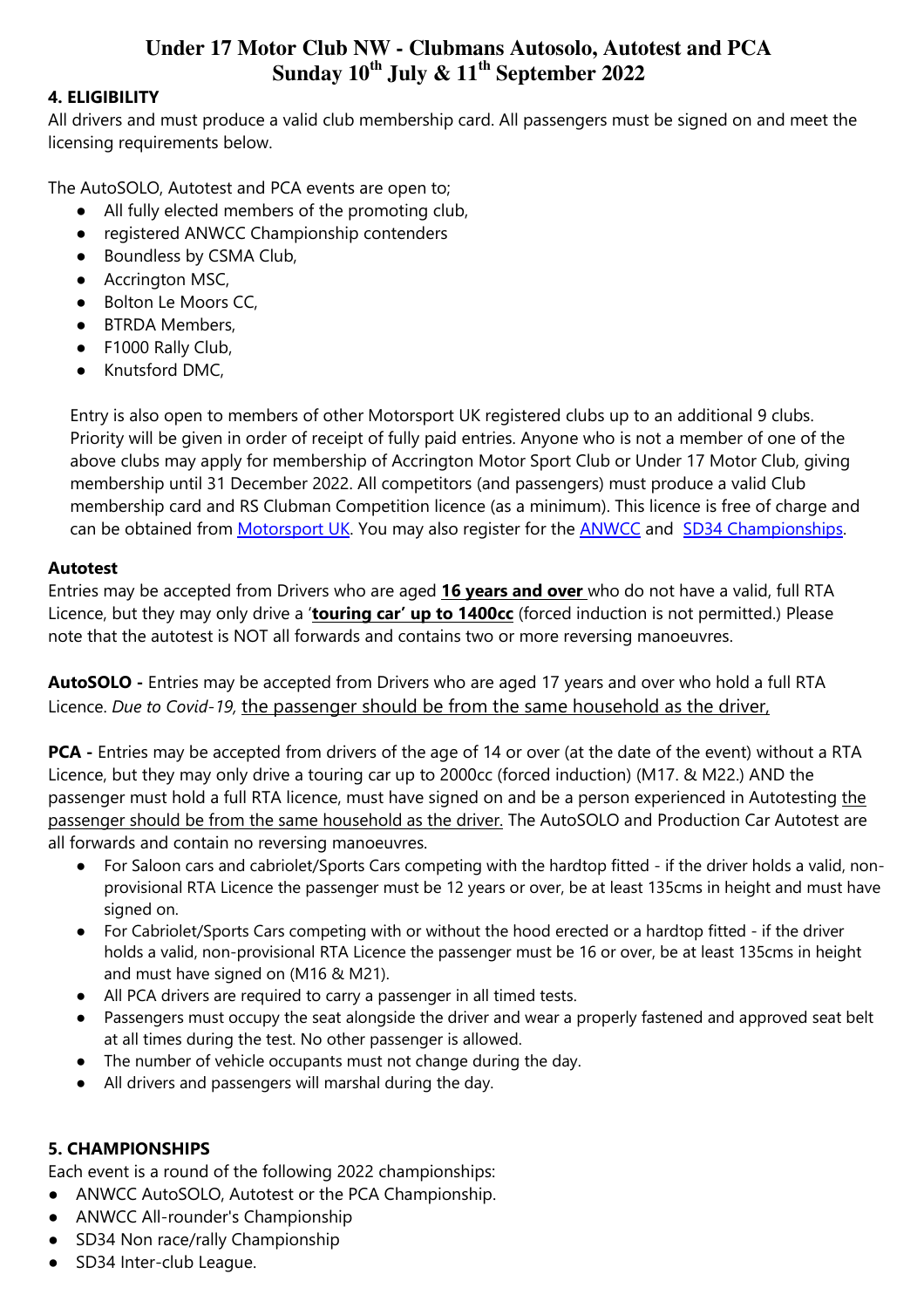# 6. PROGRAMME

Arrive from 09:30 hrs, walking the course is available until 10:45 New Drivers briefing 10:45

### First test starts 11:00hrs

The event is scheduled to finish at approx. 15.30hrs.

### 7. TECHNICAL REQUIREMENTS

### Autosolo

- a. All cars must comply with the Road Traffic Act and the relevant Motorsport UK Technical Regulations.
- b. Cars must be currently registered (no trade plates), taxed, insured and where appropriate have a current MOT certificate, and be driven to the event.
- c. Proof insurance and MOT certificate (or vehicle registration document for cars under 3 years old) must be available at scrutineering.
- d. Cars must compete on road legal tyres and be driven to the event.
- e. Tyres in list 1B and 1C of the Motorsport UK Regulations on Permitted Tyres (L) are not permitted (M4.7). List 1B and 1C is available online at: https://www.motorsportuk.org/wpcontent/uploads/2021/12/212-220-Permitted-Tyres-L.pdf
- f. Unless required for health reasons steering wheel knobs are NOT permitted.

# Autotest Regulations 7d and 7e above plus.

- g. Cabriolet saloons must run in the appropriate saloon car class with hood up or down.
- h. All vehicle lengths refer to the overall length, which will be determined by the Parkers Car Guide (latest online edition) for the car concerned or, if not quoted, by the manufacturer's specification.
- i. All cars must comply with the relevant Motorsport UK Technical Regulations.
- j. (M5.1) Cars need not be taxed, insured or driven to the event. Production Car Autotest
- k. Regulations 7a. to 7e plus 7j. above apply.
- l. Rally prepared cars need not be taxed, insured or driven to the event but must present a valid MOT certificate.

# 8. CLASSES

The Autosolo event will consist the following classes: Due to Covid-19, the passenger should be from the same household as the driver,

- (A) Production Saloon Cars up to 4.15m overall length and up to 1400cc (must have all seats & trim fitted)
- (B) Production Saloon Cars up to 4.15m overall length and over 1400cc (must have all seats & trim fitted)
- (C) Production Saloon Cars over 4.15m overall length (must have all seats & trim fitted)
- (D) Series Production Sports Cars hood down or hood up. (must have all seats & trim fitted)
- (E) All other cars (including low volume sports cars e.g. Westfield's and Caterham's) and Rally prepared cars.

The Autotest will consist of three classes;

- A/T 1 Saloons that do not have any road tax
- A/T 2 Sports cars or specials taxed or untaxed
- A/T 3\* Road going saloon cars including hood up series sports cars i.e. MX5, MG's

\*For Class 3 only, cars must be currently registered (no trade plates), taxed, insured and where appropriate have a current MOT certificate and comply with the Road Traffic Act. Proof of insurance and MOT certificate (or vehicle registration document for cars under 3 years old) must be available at scrutineering. Cars must compete on road legal tyres and should be driven to the event.

Cabriolet saloons must run in the appropriate saloon car class with hood up or hood down in the sports car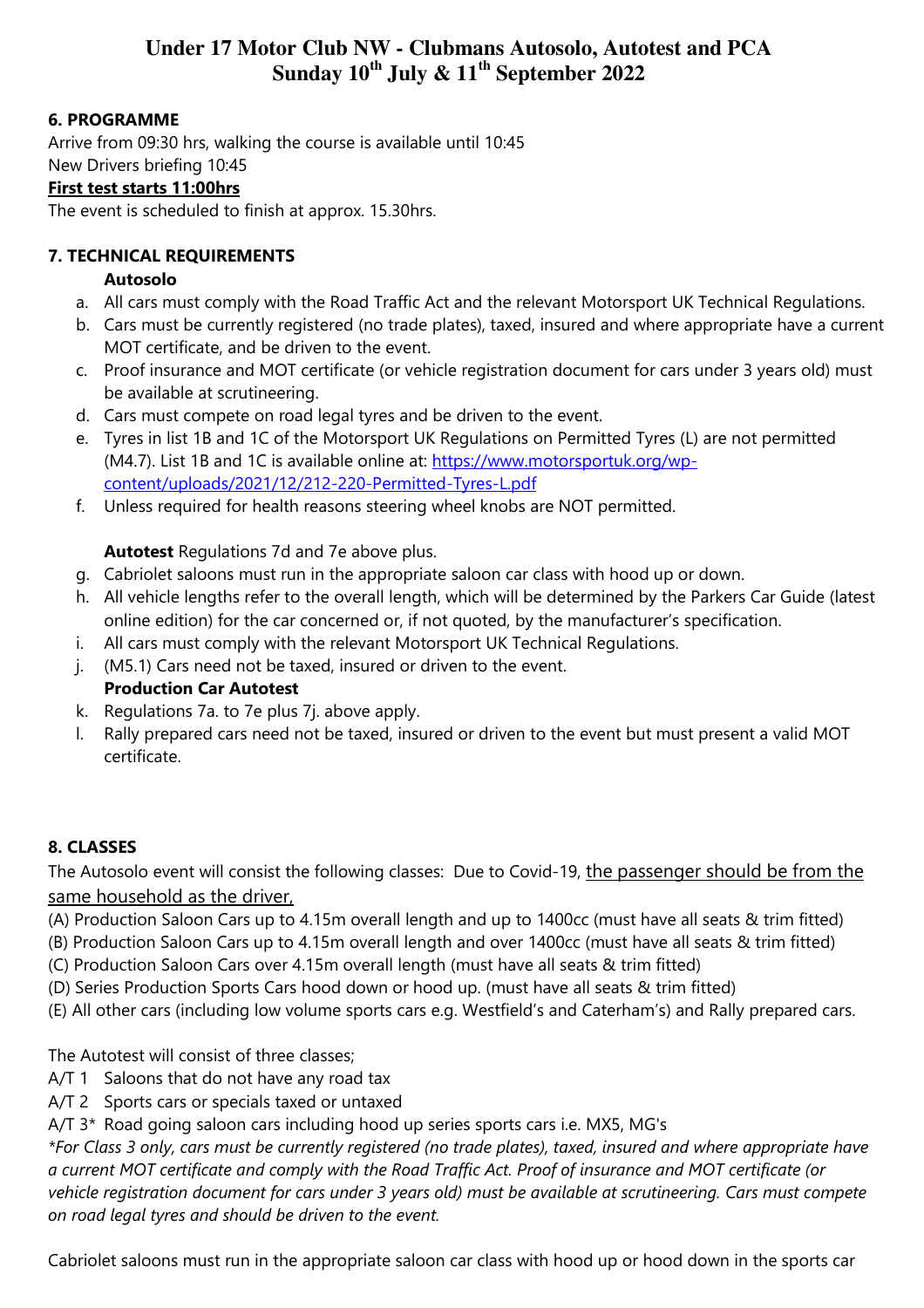class. All lengths refer to the overall length, which will be determined by the Parkers Car Guide (January 2002 edition) for the car concerned or, if not quoted, by the manufacturer's specification.

The Production Car Autotest event will consist of the following classes

PCA A Production Saloon and Sports Cars (hood up only) up to 1400 cc.

PCA B Production Saloon and Sports Cars (hood up only) over 1400 cc.

Due to Covid-19. For a Production Car Autotest, a passenger is mandatory, that passenger should be from the same household.

All Events

- Petrol engines with forced induction by turbo or supercharging will have their capacity increased by 1.7
- The organisers reserve the right to amalgamate classes.
- Rotary engined cars will have their engine cubic capacity increased by 50%. Forced induction diesel engine cars, where allowed, will not be subject to a capacity increase. The foregoing amends Motorsport UK General Regulations J5.4.1.

# 9. AWARDS.

For 2022 events due to Covid -19 there will be no presentation of awards

ANWCC and SD34 Championship registrations can be found on the following links:

ANWCC - www.anwcc.co.uk

SD34 - https://form.jotform.com/203073542463349

# 10. ENTRIES

**Entries online will open at 8pm on the Sunday 4 weeks prior to each event.** Entries close finally on the Sunday preceding the event. Entries will be accepted in order of receipt and full Payment. All entries must be made on line and payment by BACS. Event date, surname as reference.

Under 17 Motor Club Northwest Sort code: 77-76-05 Account Number: 44644968

The entry fee is £35 per competitor.

Due to time constraints and Covid, entries will not be accepted on the day.

11. The maximum entry for the meeting is 32, the minimum is 10. The minimum entry for each class is 3. Should either of the minimum entries not be reached then the organisers reserve the right to cancel the event or amalgamate classes as necessary.

### 12. OFFICIALS

|                            | 13 <sup>th</sup> February 2022     |  |  |  |  |  |
|----------------------------|------------------------------------|--|--|--|--|--|
| <b>Clerk of the Course</b> | **** Johnson                       |  |  |  |  |  |
| <b>Entries Secretary</b>   | Gail Millward-Jackson 07956 084766 |  |  |  |  |  |
| <b>Event Steward</b>       | Greg Holden                        |  |  |  |  |  |
| <b>Chief Timekeeper</b>    | Jim Livesey Tel: 07557 051577      |  |  |  |  |  |
| <b>Chief Marshal</b>       | Jim Livesey Tel: 07557 051577      |  |  |  |  |  |
| <b>Event Secretary</b>     | <b>Gail Millward-Jackson</b>       |  |  |  |  |  |
| <b>Scrutineer</b>          | Mark Johnson                       |  |  |  |  |  |
| <b>Covid-19 Officer</b>    | Jim Livesey Tel: 07557 051577      |  |  |  |  |  |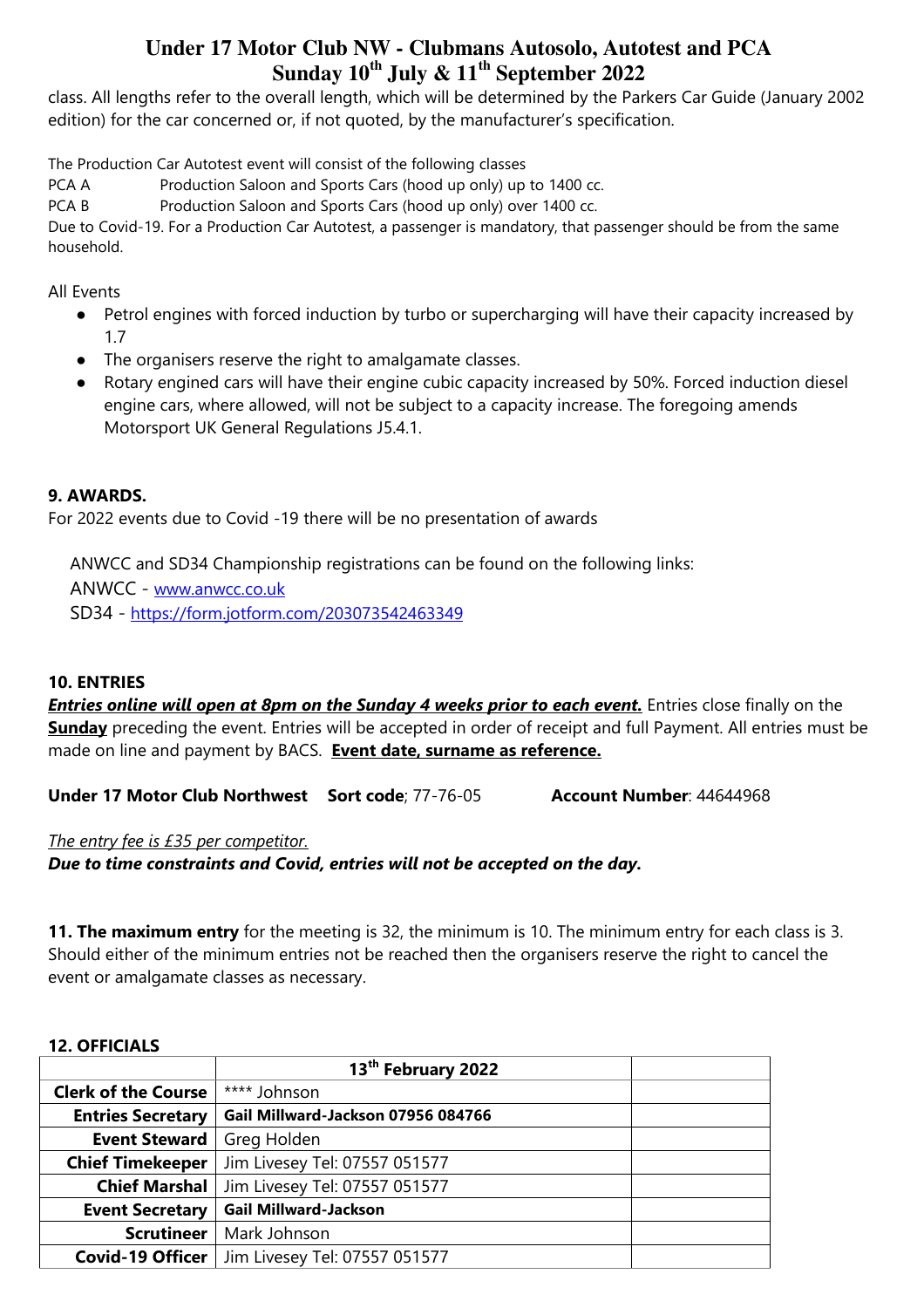### 13. MARKING AND PENALTIES.

| Time taken completing the course                       | Actual time taken                               |  |  |
|--------------------------------------------------------|-------------------------------------------------|--|--|
| Striking a cone or barrier or any other course marker  | 5 seconds per offence                           |  |  |
| (modifies table M7 (d))                                |                                                 |  |  |
| Failure to stop astride the stop line                  | 5 seconds                                       |  |  |
| Taking an incorrect route on any course (Wrong Test) * | Maximum Time                                    |  |  |
| Completing a test in a time exceeding the maximum      | Maximum Time                                    |  |  |
| Maximum time all events.                               | Quickest time in class for that course, plus 40 |  |  |
| (modifies table M7 (c))                                | seconds                                         |  |  |

\* If a driver returns to the point of their mistake, and then completes the test correctly, a wrong test does not apply.

### New for this year 2022 all scores to count.

# 14. GENERAL:

- All drivers and passengers must marshal when required. Failure to do so without the Clerk Of Course/ Chief Marshal's permission will be a maximum score for that/ those tests.
- Drivers must proceed directly to the marshalling location when required.
- Test diagrams will be emailed to competitors with the Final Instructions. Please print your own copy and bring to the event. No paperwork will be supplied at the event. All competitors will have an opportunity to walk each test layout before timed runs start for that course. Same course all day.
- All competitors must print their entry number. Please print two sets. Your number should be clearly displayed on both rear side windows or nearest equivalent.
- Each driver will have two or more runs at each layout. The number of predicted runs will be announced in the Final Instructions; runs are dependent on weather conditions and delays on the day.
- In the AutoSOLO and PCA event. The run with the slowest time on each session, including penalties, will be discarded in calculating the results. Autotest, all times will count.
- This event will use the Sapphire-Solutions app timing system this can be located at: https://autotest.sapphire-solutions.co.uk/entry.php?sitename=U17MCNW Download the app to your smart phone. It will allow you to look at the results as they happen, any error that you spot, please contact the officials at the start and finish as soon as you notice the error. Timings will be to the previous tenth of a second. Drivers must record their own time from the timekeeper.
- Competitors will start in their own time upon clearance from the timekeeper. Timing will start when the front wheels cross the timing line. Timing will stop when the front wheels cross the finish line. The car must stop astride the stop line if further penalty is not to be incurred.
- In the event of a tie the fastest run of the first course will determine the tie and then the fastest on the second course, etc. until the tie is resolved.
- M9 to be classified as a finisher, competitors must start at least one over half of the total runs.
- Practising will not be allowed. Any competitor performing handbrake turns or the like in the paddock and surrounding areas may be disqualified.

# 15. IDENTIFICATION:

Competitors will be identified by numbers. A template will be emailed to you with the Final Instructions. Please print two sets. Your number should be clearly displayed on both rear side windows or nearest equivalent.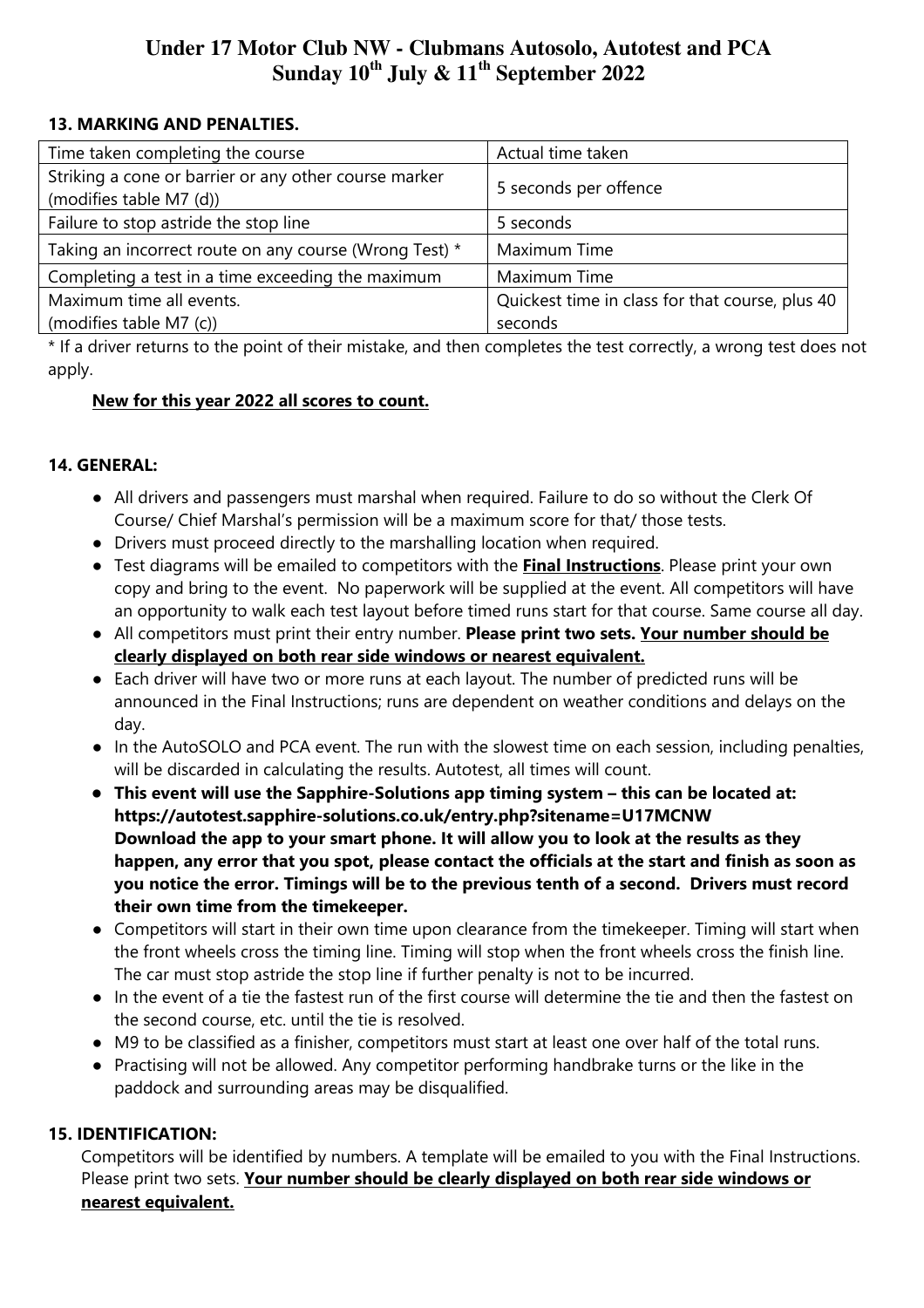# 16. GENERAL REGULATIONS

The Motorsport UK General Regulations apply as written except for the following amendments:

- G10 Judges of Fact: All officials, and competitors while acting as marshals, will be judges of fact for the purposes stated in M8.
- M11.3 a vehicle may be entered three times, but all drivers should be from the same household. No driver may drive more than one car.
- M6.6 markers may be less than 1 metre in height.
- H30 & 31. Entry fees will only be refunded if notice is given in writing, before the start of the event.

### 17. RESULTS:

Provisional results will be on display throughout the event and on the event app. Any protest must be lodged in the correct manner, in accordance with C5, within 30 minutes. Otherwise results will become final. Results will be via; https://autotest.sapphire-solutions.co.uk/entry.php?sitename=accrington

# 18. INSURANCE EXCESS

In the event of a claim having to be made for damage caused to third party property by any Competitor, the Organisers of the event will pass on the insurance excess under the Motorsport UK Master Policies (currently £450 per incident) to the competitor(s) involved.

### 19. PAPERWORK:

If you need to contact any officials please do so before 9 pm. All details of tests will be in the Final Instructions. Please print your own copy of the tests and bring to the event. If you need assistance in finding the venue please contact one of the Officials. Final instructions and entry lists will be issued during the week leading up to the event.

### 20. Data.

In accordance with latest General Data Protection Regulations (GDPR) the information you give us will be used only for the purpose of running Accrington MSC events and its activities. You will only receive communications from us that are relevant to the events you enter. Photographs may be taken at this event (and others in the programme) and shared, including on social media. Please advise the organiser if you do not wish to have your photograph taken.

# 21. CLUB MEMBERSHIP.

If you wish to join a North West AutoSOLO club, the following is a small selection;

Boundless by CSMA  $£29$  https://www.boundless.co.uk/signup

Accrington MSC **E5 Single, Joint £10 includes all children under 17** https://form.jotformeu.com/taxsmith/accrington-motor-sport-club-members

Under 17 Motor Club £5 per year for 2 adults and all family members under 21. http://www.u17mc-northwest.org.uk/Adobe/2020%20Membership%20form.pdf

### 22. Did you put your entry in? If so please check the link below, is it listed for the correct date?

https://autotest.sapphire-solutions.co.uk/entry.php?sitename=U17MCNW